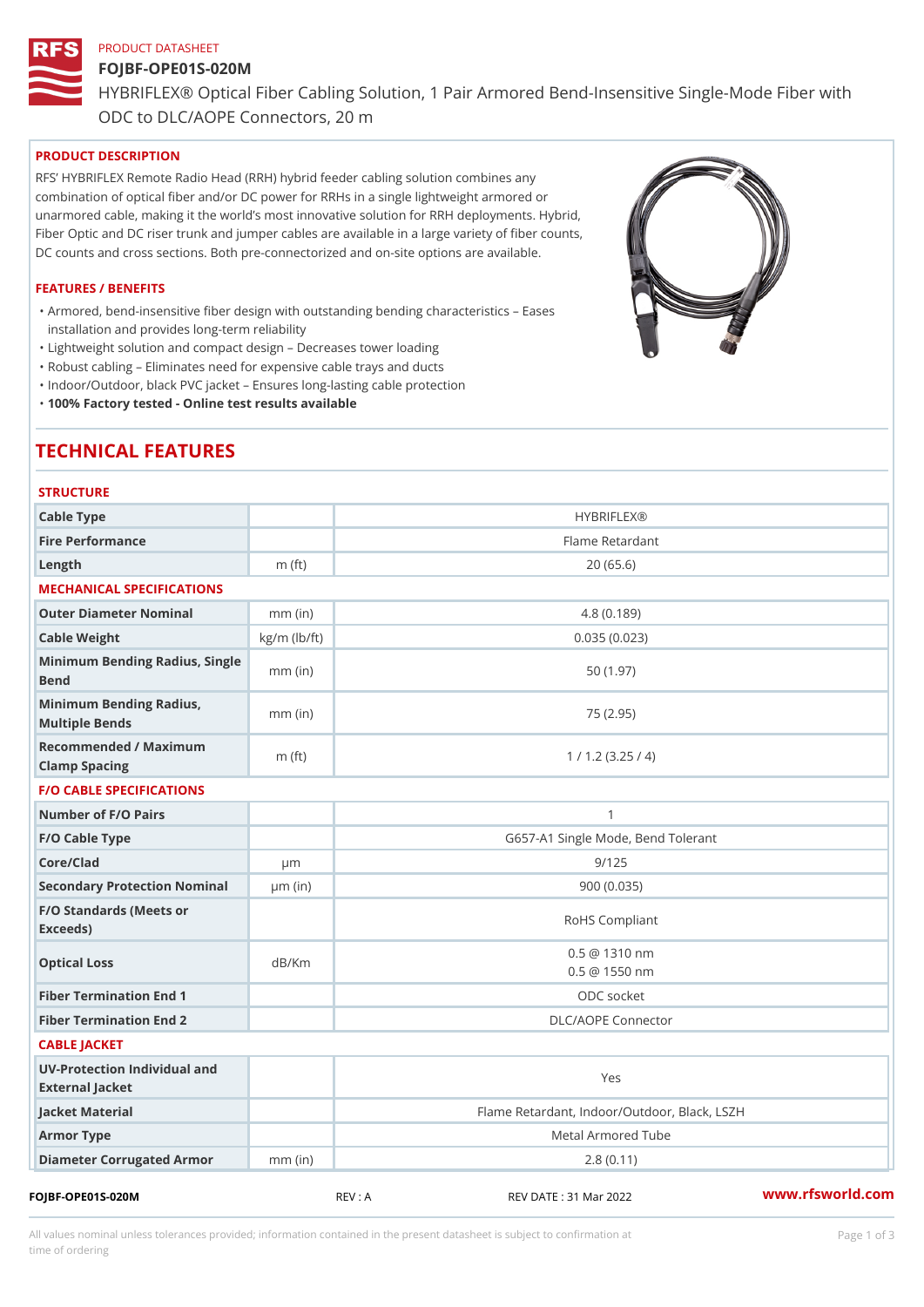# PRODUCT DATASHEET

## FOJBF-OPE01S-020M

HYBRIFLEX® Optical Fiber Cabling Solution, 1 Pair Armored Bend-Inse ODC to DLC/AOPE Connectors, 20 m

#### TESTING AND ENVIRONMENTAL

| Storage Temperature              | $^{\circ}$ C ( $^{\circ}$ F $\vert$ | $-40$ to $70$ ( $-40$ to $158$ ) |
|----------------------------------|-------------------------------------|----------------------------------|
| Operation Temperature            | $^{\circ}$ C ( $^{\circ}$ F $\vert$ | $-40$ to 65 ( $-40$ to 149)      |
| Installation Temperature °C (°F) |                                     | $-20$ to 65 ( $-4$ to 149)       |

#### EXTERNAL DOCUMENT LINKS

Installation Guidelwinessad On-line Factory Te[s](https://www.rfsworld.com/pictures/userfiles/programs/AAST Latest Version.zip)teResults:

## NOTES

Optimized for Nokia RRH

#### ADDITIONAL ASSEMBLIES - ODC TO DLC

| Length, m | Model Number                 |
|-----------|------------------------------|
|           | $HA - FOJBF - OL - 01SM - 1$ |
| -3        | $HA - FOJBF - OL - 01SM - 3$ |
| 5         | $HA - FOJBF - OL - 01SM - 5$ |
| 10        | $HA-FOJBF-OL-01SM-10$        |
| 20        | $HA-FOJBF-OL-01SM-20$        |

| ∥Length, r <mark>n</mark> | Model Number       |
|---------------------------|--------------------|
| - 3                       | $FOJBF-OBO1S-OO3M$ |
| -5                        | FOJBF-OB01S-005M   |

#### ADDITIONAL ASSEMBLIES - ODC TO DLC/FULLAXS

| Length, m | Model Number                  |
|-----------|-------------------------------|
|           | $HA - FOJBF - OA - 01SM - 1$  |
| -3        | $HA - FOJBF - OA - 01SM - B$  |
| 5         | $HA - FOJBF - OA - 01SM - 5$  |
| 10        | $HA - FOJBF - OA - 01SM - 10$ |
| 20        | $HA-FOJBF-OA-01SM-20$         |
| 30        | $HA-FOJBF-OA-01SM-30$         |

#### ADDITIONAL ASSEMBLIES - ODC TO DLC/NB ADDITIONAL ASSEMBLIES - ODC TO DLC/R2CT

| Length, m | Model Number       |
|-----------|--------------------|
| -3        | FOJBF-OC01S-003M   |
| 5         | FOJBF-OC01S-005M   |
| 10        | $FOJBF-OCO1S-010M$ |
| 20        | FOJBF-OC01S-020M   |

#### ADDITIONAL ASSEMBLIES - ODC TO DLC/AOPC ADDITIONAL ASSEMBLIES - ODC TO DLC/AOPA

| Length, m | Model Number       |
|-----------|--------------------|
| 3         | $FOJBF-ONO1S-003M$ |
| -5        | $FOJBF-ONO1S-005M$ |
| 10        | $FOJBF-ON01S-010M$ |
| 20        | $FOJBF-ONO1S-020M$ |

| Length, m | Model Number        |
|-----------|---------------------|
| 3         | $FOJBF-OPAO1S-003M$ |
| -5        | $FOJBF-OPAO1S-005M$ |

FOJBF-OPE01S-020M REV : A REV DATE : 31 Mar 2022 [www.](https://www.rfsworld.com)rfsworld.com

All values nominal unless tolerances provided; information contained in the present datasheet is subject to Pcapgelio an atio time of ordering